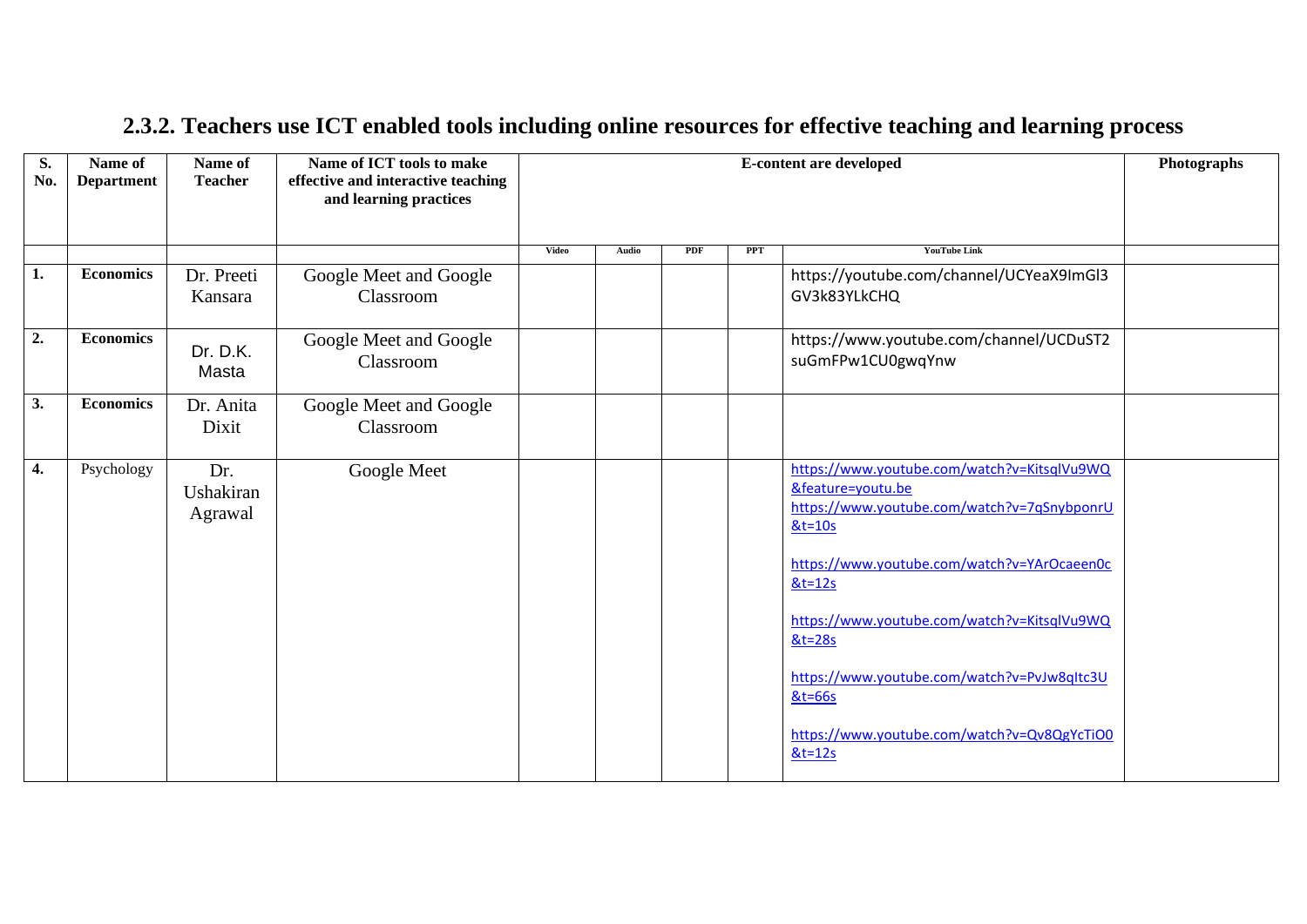|    |            |           |                               |  | https://www.youtube.com/watch?v=Xk9TfE_O6Ls    |  |
|----|------------|-----------|-------------------------------|--|------------------------------------------------|--|
|    |            |           |                               |  | &t=135s                                        |  |
|    |            |           |                               |  |                                                |  |
|    |            |           |                               |  | https://www.youtube.com/watch?v=mMDPBX9QD      |  |
|    |            |           |                               |  | Ho&t=462s                                      |  |
|    |            |           |                               |  |                                                |  |
|    |            |           |                               |  |                                                |  |
| 5. | Psychology | Dr. Richa | Google meet                   |  | https://youtube.com/channel/UCtlIrOXZYABiajFL- |  |
|    |            | Sharma    |                               |  | <b>b3GMWA</b>                                  |  |
| 6. | Psychology |           |                               |  | https://www.youtube.com/watch?v=74a0UTofexs    |  |
|    |            | Dr. Mini  | Google Meet and Google        |  |                                                |  |
|    |            | Alex      | Classroom                     |  | $&t=8s$                                        |  |
|    |            |           | <b>BAII</b>                   |  |                                                |  |
|    |            |           | https://classroom.google.com/ |  | https://www.youtube.com/watch?v=Hwn2BoGhib     |  |
|    |            |           | u/2/c/MTQ2OTk4NDM1Mz          |  | $Y&t=1s$                                       |  |
|    |            |           | E <sub>0</sub>                |  |                                                |  |
|    |            |           |                               |  | https://www.youtube.com/watch?v=8kWbwTcJ70     |  |
|    |            |           | <b>BAIII</b>                  |  | $Y&t=4s$                                       |  |
|    |            |           | https://classroom.google.com/ |  |                                                |  |
|    |            |           | u/2/c/MTQ2OTk4NDM1ND          |  | https://www.youtube.com/watch?v=tzsyBqFatew    |  |
|    |            |           | k3                            |  | $&t=2s$                                        |  |
|    |            |           | MA I                          |  |                                                |  |
|    |            |           | https://classroom.google.com/ |  |                                                |  |
|    |            |           | u/2/c/MTQ2OTk4NTM0NjU         |  |                                                |  |
|    |            |           | $\underline{0}$               |  |                                                |  |
|    |            |           | <b>MAIII</b>                  |  |                                                |  |
|    |            |           | https://classroom.google.com/ |  |                                                |  |
|    |            |           |                               |  |                                                |  |
|    |            |           | u/2/c/MTQ2OTk4NTM0NT          |  |                                                |  |
|    |            |           | A <sub>0</sub>                |  |                                                |  |
|    |            |           |                               |  |                                                |  |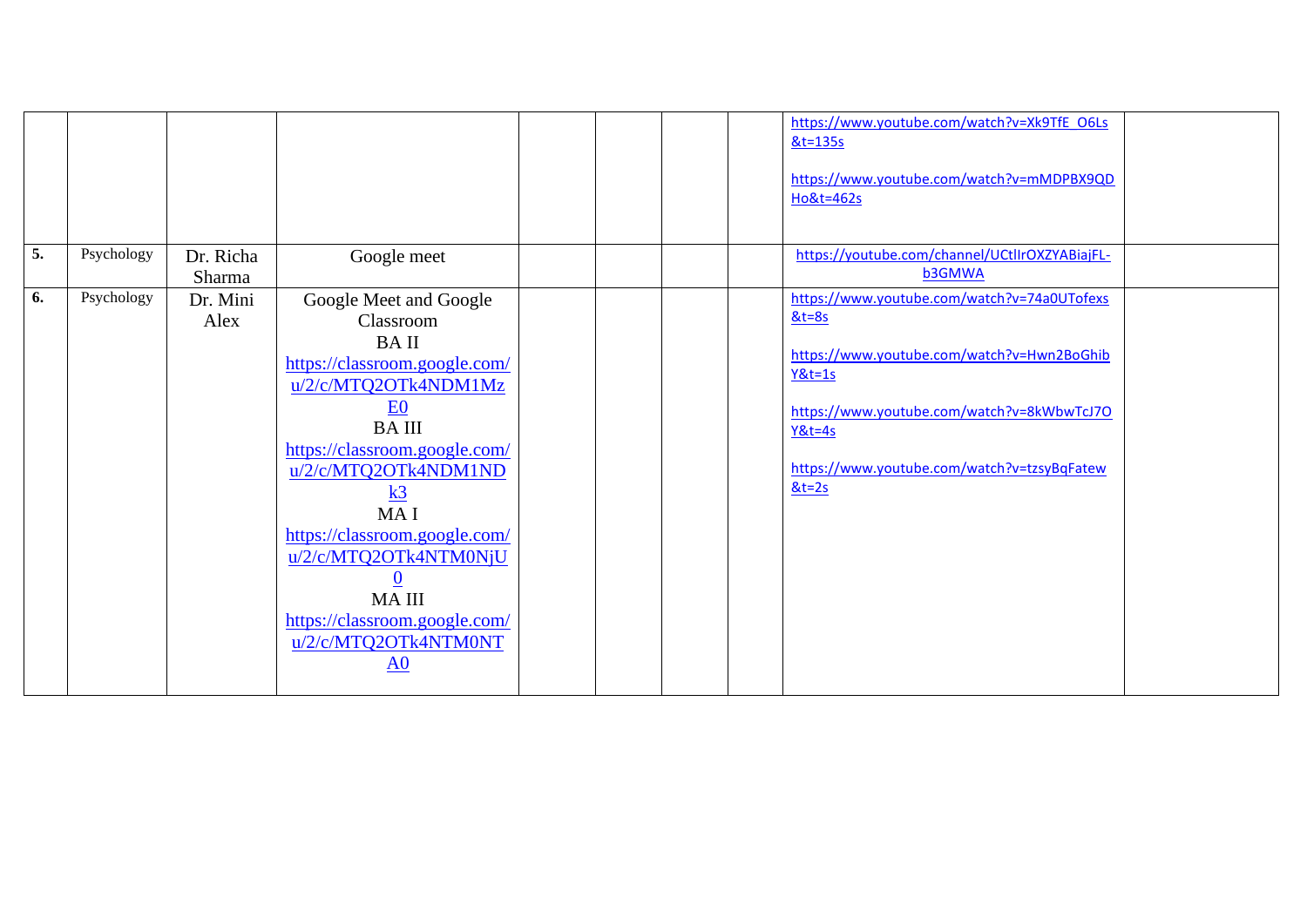| $\overline{7}$ . | Psychology | Dr. Gautami  | Google meet                        |                 |    |    | https://youtube.com/user/gautamibhat     |  |
|------------------|------------|--------------|------------------------------------|-----------------|----|----|------------------------------------------|--|
|                  |            | Bhatpahari   | & Google classroom                 |                 |    |    |                                          |  |
|                  |            |              | B.A.I                              |                 |    |    |                                          |  |
|                  |            |              | https://classroom.google.com/      |                 |    |    |                                          |  |
|                  |            |              | c/MTQ1MzcwMjcxMDg3?cj              |                 |    |    |                                          |  |
|                  |            |              | $c = pyp5bpv$                      |                 |    |    |                                          |  |
|                  |            |              |                                    |                 |    |    |                                          |  |
|                  |            |              | B.A.II                             |                 |    |    |                                          |  |
|                  |            |              | https://classroom.google.com/      |                 |    |    |                                          |  |
|                  |            |              | c/MjE3MTQ4NjUxODI2?cjc             |                 |    |    |                                          |  |
|                  |            |              | $\equiv$ x2opfrt                   |                 |    |    |                                          |  |
|                  |            |              |                                    |                 |    |    |                                          |  |
|                  |            |              | M.A.I&II                           |                 |    |    |                                          |  |
|                  |            |              | https://classroom.google.com/      |                 |    |    |                                          |  |
|                  |            |              | c/MjUxNTMwOTI1MTA0?c               |                 |    |    |                                          |  |
|                  |            |              | jc=kimyhe4                         |                 |    |    |                                          |  |
|                  |            |              |                                    |                 |    |    |                                          |  |
|                  |            |              | M.A.III&IV                         |                 |    |    |                                          |  |
|                  |            |              | https://classroom.google.com/      |                 |    |    |                                          |  |
|                  |            |              | c/MjM2MTkxOTAyMjA2?cj              |                 |    |    |                                          |  |
|                  |            |              | $c = b$ clpwtc                     |                 |    |    |                                          |  |
| 8.               | Geography  | Dr.          | <b>Google Meet &amp; Classroom</b> |                 |    |    |                                          |  |
|                  |            | Sheela       |                                    |                 |    |    |                                          |  |
|                  |            | Shridha      |                                    |                 |    |    |                                          |  |
|                  |            | $\mathbf{r}$ |                                    |                 |    |    |                                          |  |
| 9.               | Geography  | Dr.          | You tube                           | $\overline{10}$ | 28 | 28 | https://www.you tube.com/channe          |  |
|                  |            | Kalpana La   |                                    |                 |    |    | I/UCnkVmweYd qeQdT4iN7FK8 JA             |  |
|                  |            | mbey         |                                    |                 |    |    |                                          |  |
| 10.              | Geography  | Dr.          |                                    |                 |    |    | https://youtube.com/channel/UCZ9c0T7tDAB |  |
|                  |            | Kalyan       | <b>Google Meet &amp; Classroom</b> |                 |    |    | O3q_Hl2p5KUA                             |  |
|                  |            | Ravi         |                                    |                 |    |    |                                          |  |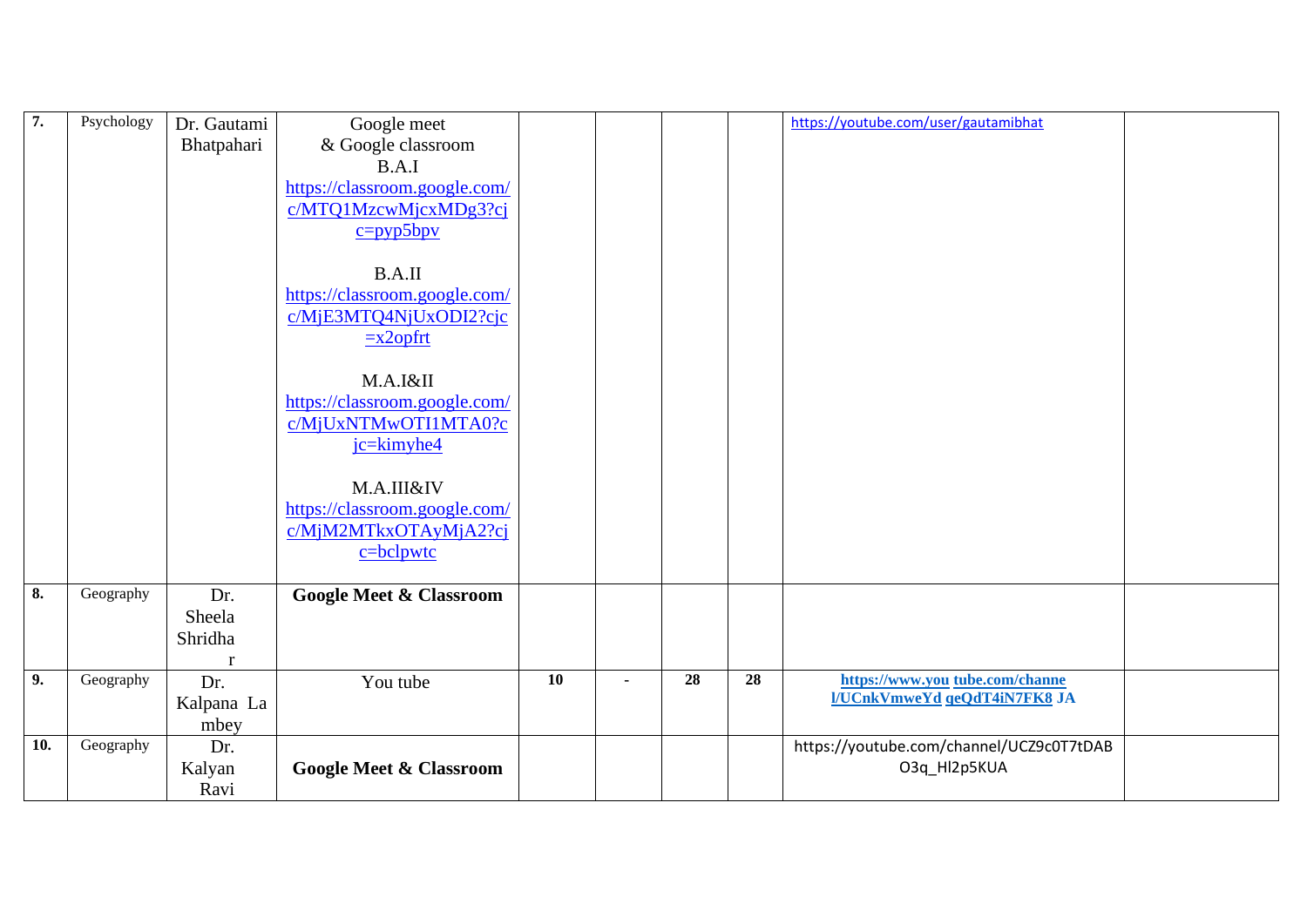| $\overline{11}$ . | <b>Sociology</b> | Dr.         | <b>Google Meet &amp; Classroom</b> |   |  |    | https://www.youtube.com/channel/UC4qL2qJz                    |  |
|-------------------|------------------|-------------|------------------------------------|---|--|----|--------------------------------------------------------------|--|
|                   |                  | Shradhda    |                                    |   |  |    | -8YAUgTC0V6U6lg                                              |  |
|                   |                  | Girolkar    |                                    |   |  |    |                                                              |  |
| 12.               | <b>Sociology</b> | Dr. Preeti  | <b>Google Meet &amp; Classroom</b> |   |  |    |                                                              |  |
|                   |                  | Sharma      |                                    |   |  |    |                                                              |  |
| 13.               | Sociology        | Dr. Manisha | <b>Google Meet &amp; Classroom</b> |   |  | 01 | https://www.youtube.com/channel/UCa558                       |  |
|                   |                  | Mahapatra   |                                    |   |  |    | tgyJnLjQC-hQWWxjcg                                           |  |
| 14.               | English          |             |                                    |   |  |    |                                                              |  |
|                   |                  | Dr. Jaya    | <b>Google Meet &amp; Classroom</b> |   |  |    | https://www.youtube.com/channel/UC2ICFD4<br>SCscqTlsejTw3zOw |  |
|                   |                  | Tiwari      |                                    |   |  |    |                                                              |  |
| 15.               | English          | Dr, Rashmi  | <b>Google Meet &amp; Classroom</b> | 6 |  |    |                                                              |  |
|                   |                  | Dubey       | MA I & II Semester                 |   |  |    |                                                              |  |
|                   |                  |             | https://classroom.google.co        |   |  |    |                                                              |  |
|                   |                  |             | m/c/MzcxMDEzNTkwNzc2               |   |  |    |                                                              |  |
|                   |                  |             | ?cjc=e6bkjos                       |   |  |    |                                                              |  |
|                   |                  |             | <b>MA III &amp; IV Semester</b>    |   |  |    |                                                              |  |
|                   |                  |             | https://classroom.google.co        |   |  |    |                                                              |  |
|                   |                  |             | m/c/MjMyMTI3MzM0MjY                |   |  |    |                                                              |  |
|                   |                  |             | $4?$ cjc=u $35q3ye$                |   |  |    |                                                              |  |
|                   |                  |             | B. Com + B.H.Sc. $(2nd Year)$      |   |  |    |                                                              |  |
|                   |                  |             | <b>English language</b>            |   |  |    |                                                              |  |
|                   |                  |             | https://classroom.google.co        |   |  |    |                                                              |  |
|                   |                  |             | m/c/MjM1MjQ4Mjk1MDg                |   |  |    |                                                              |  |
|                   |                  |             | $3?$ cjc=g6dr5fz                   |   |  |    |                                                              |  |
|                   |                  |             | <b>B.Sc. 2nd year Maths</b>        |   |  |    |                                                              |  |
|                   |                  |             | <b>English language</b>            |   |  |    |                                                              |  |
|                   |                  |             | https://classroom.google.co        |   |  |    |                                                              |  |
|                   |                  |             | m/c/MTg4NTM5NjUyOTcz               |   |  |    |                                                              |  |
|                   |                  |             | $?c$ jc=vj5zq7f                    |   |  |    |                                                              |  |
|                   |                  |             | <b>B.Sc. 2nd year Biology</b>      |   |  |    |                                                              |  |
|                   |                  |             | <b>English language</b>            |   |  |    |                                                              |  |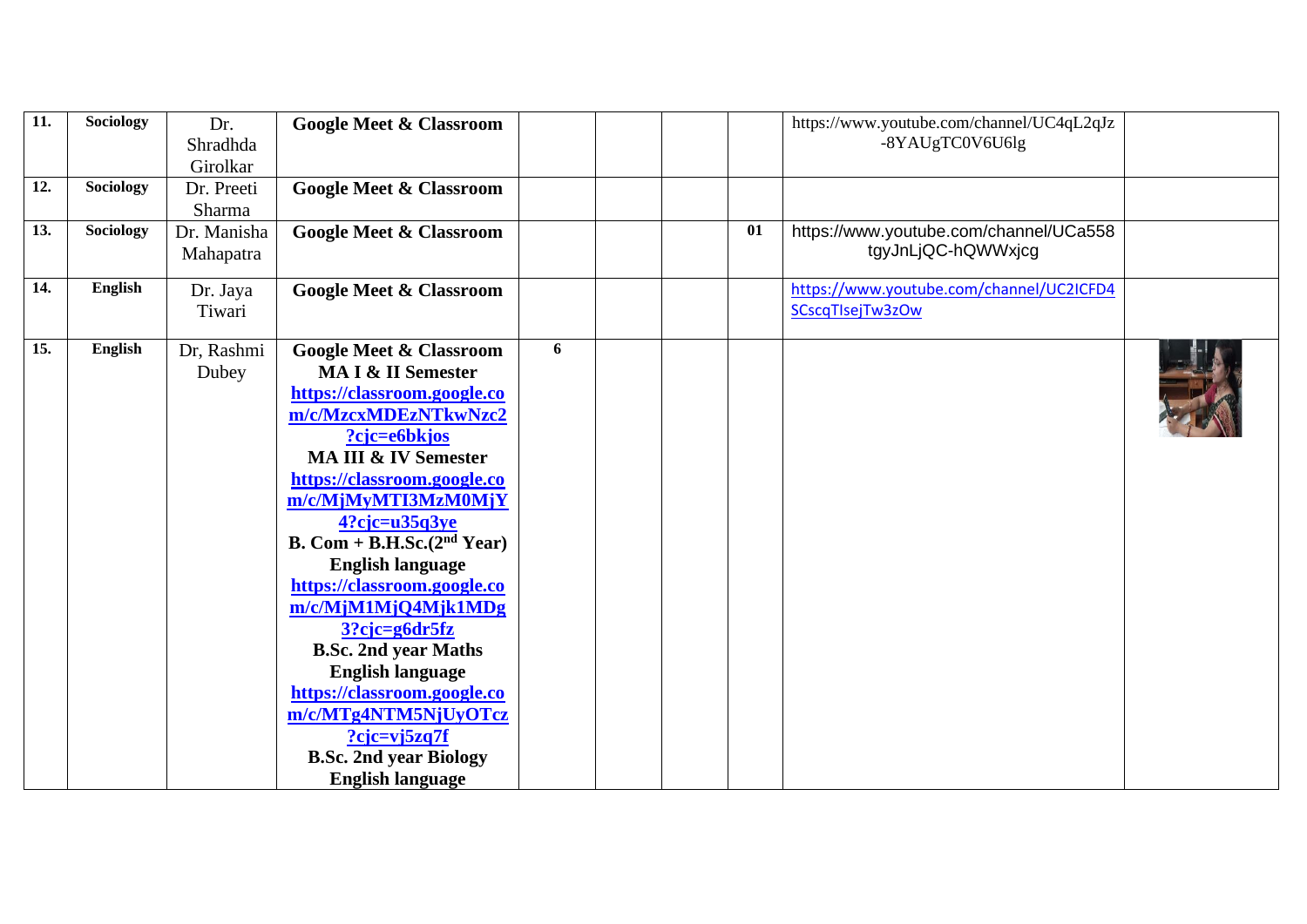|     |                |                                        | https://classroom.google.co<br>m/c/MTUxNDM4NDc4OT<br>A1?cjc=ubzdldf<br><b>BA 2nd year English</b><br>language<br>https://classroom.google.co<br>m/c/MTg4NTM5NjUyOTcz<br>? $c$ jc=vj5zq7f<br><b>BA 1st year English</b><br>Literature<br>https://classroom.google.co<br>m/c/MTk3NTAwNjQ5MTg<br>$w?$ cjc=zblwj53<br><b>BA 2nd year English</b><br>Literature<br>https://classroom.google.co<br>m/c/MTk3NTAwNjQ5MTg<br>w?cjc=zblwj53 |  |                         |                                                              |  |
|-----|----------------|----------------------------------------|-----------------------------------------------------------------------------------------------------------------------------------------------------------------------------------------------------------------------------------------------------------------------------------------------------------------------------------------------------------------------------------------------------------------------------------|--|-------------------------|--------------------------------------------------------------|--|
| 16. | <b>English</b> | Dr. Kalpana<br>Pal                     | <b>Google Meet &amp; Classroom</b>                                                                                                                                                                                                                                                                                                                                                                                                |  |                         |                                                              |  |
| 17. | Hindi          | Dr. Savita<br>Mishra                   | <b>Google Meet &amp; Classroom</b>                                                                                                                                                                                                                                                                                                                                                                                                |  | 10                      | https://www.youtube.com/channel/UCq7z8yny-<br>oKQPBg1FxpJTuw |  |
| 18. | Hindi          | Smt<br>Chandra<br>Jyoti<br>Shrivastava | <b>Google Meet &amp; Classroom</b>                                                                                                                                                                                                                                                                                                                                                                                                |  | $\overline{\mathbf{4}}$ |                                                              |  |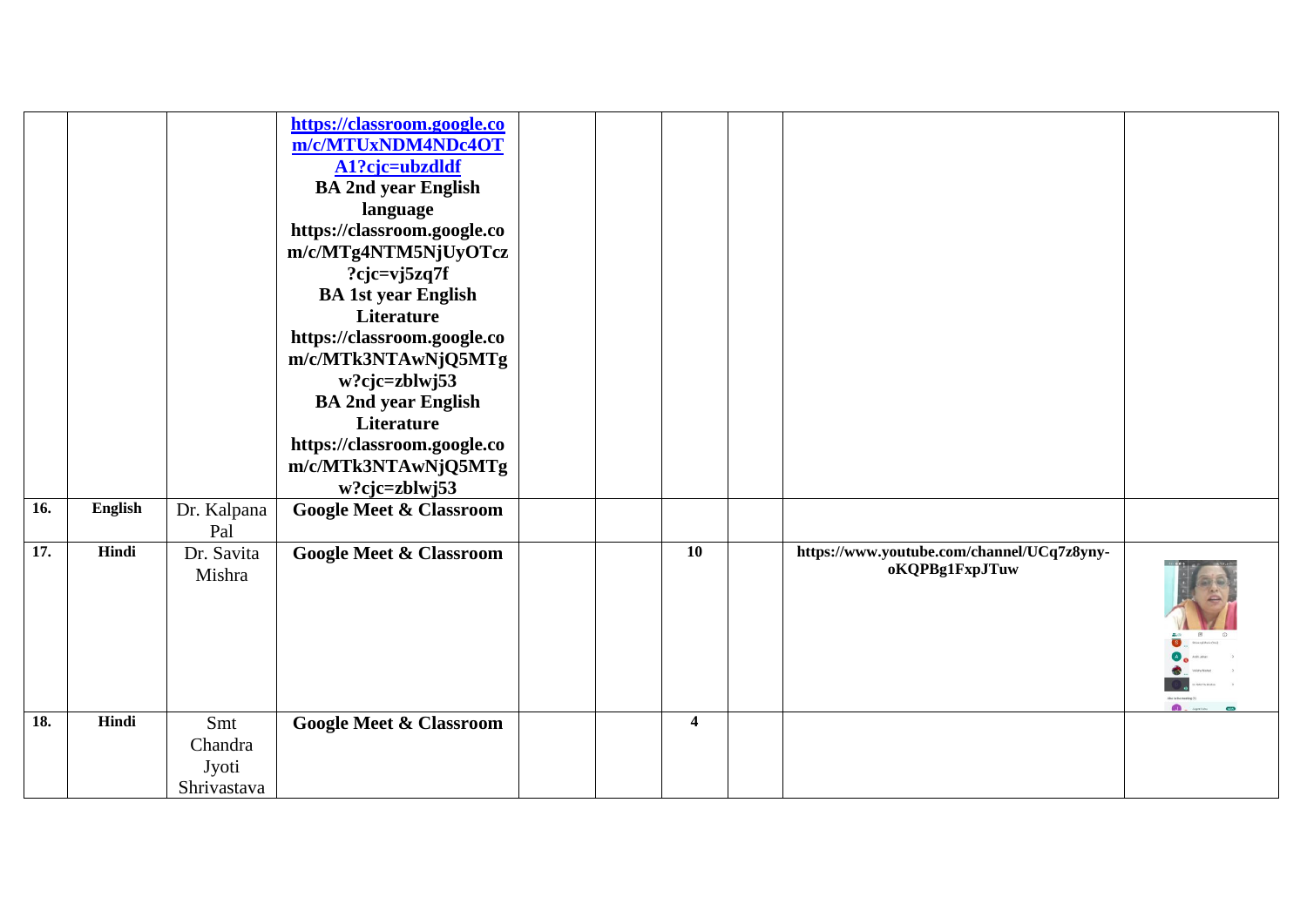| 19. | Hindi                              | Dr. Kalpana<br>Mishra     | <b>Google Meet &amp; Classroom</b>                                                                                                      |    | 12 |    | https://youtube.com/channel/UCewmnK6lk-<br>CjdcF6yPPLpFg     |  |
|-----|------------------------------------|---------------------------|-----------------------------------------------------------------------------------------------------------------------------------------|----|----|----|--------------------------------------------------------------|--|
| 20. | <b>History</b>                     | Shampa<br>Choubey         | <b>Google Meet &amp; Classroom</b>                                                                                                      |    |    |    |                                                              |  |
| 21. | <b>History</b>                     | Sarita<br>Dubey           | <b>Google Meet &amp; Classroom</b>                                                                                                      |    |    |    | https://www.youtube.com/channel/UCK821s<br>2bsvgvwlwdJiMU 1A |  |
| 22. | <b>History</b>                     | Mahendra<br>Sarva         | <b>Google Meet &amp; Classroom</b><br><b>Smart teaching Devices:</b><br><b>Smart Teaching Board</b><br>2.<br>Laptop<br>3. DLP Projector | 23 |    | 46 | https://www.youtube.com/channel/UCg<br>UBgyg_x3zFBx0PGzFbnaA |  |
| 23. | <b>Political</b><br><b>Science</b> | Dr. Seema<br>Khan         | <b>Google Meet &amp; Classroom</b>                                                                                                      |    |    |    | https://www.youtube.com/channel/UCri-<br>TO34QBPEY7fpzd-OxyA |  |
| 24. | <b>Political</b><br><b>Science</b> | Dr.<br>Premlata<br>Tiwari | <b>Google Meet &amp; Classroom</b>                                                                                                      |    |    |    | https://www.youtube.com/channel/UCbdBfH<br>T6KUrra9eT-2CQZMQ |  |
| 25. | <b>Political</b><br><b>Science</b> | Ms.<br>Ujjawala<br>Singh  | <b>Google Meet &amp; Classroom</b>                                                                                                      |    |    |    | https://www.youtube.com/channel/UCR<br>qilEuUrR-895quUM2VDFA |  |
| 26. | <b>Dance</b>                       | Dr. Swapnil<br>Karmahe    | <b>Google Meet &amp; Classroom</b>                                                                                                      |    |    |    | https://www.youtube.com/channel/UCcCR<br>HxHFi-2GrW-xRwR2ZvQ |  |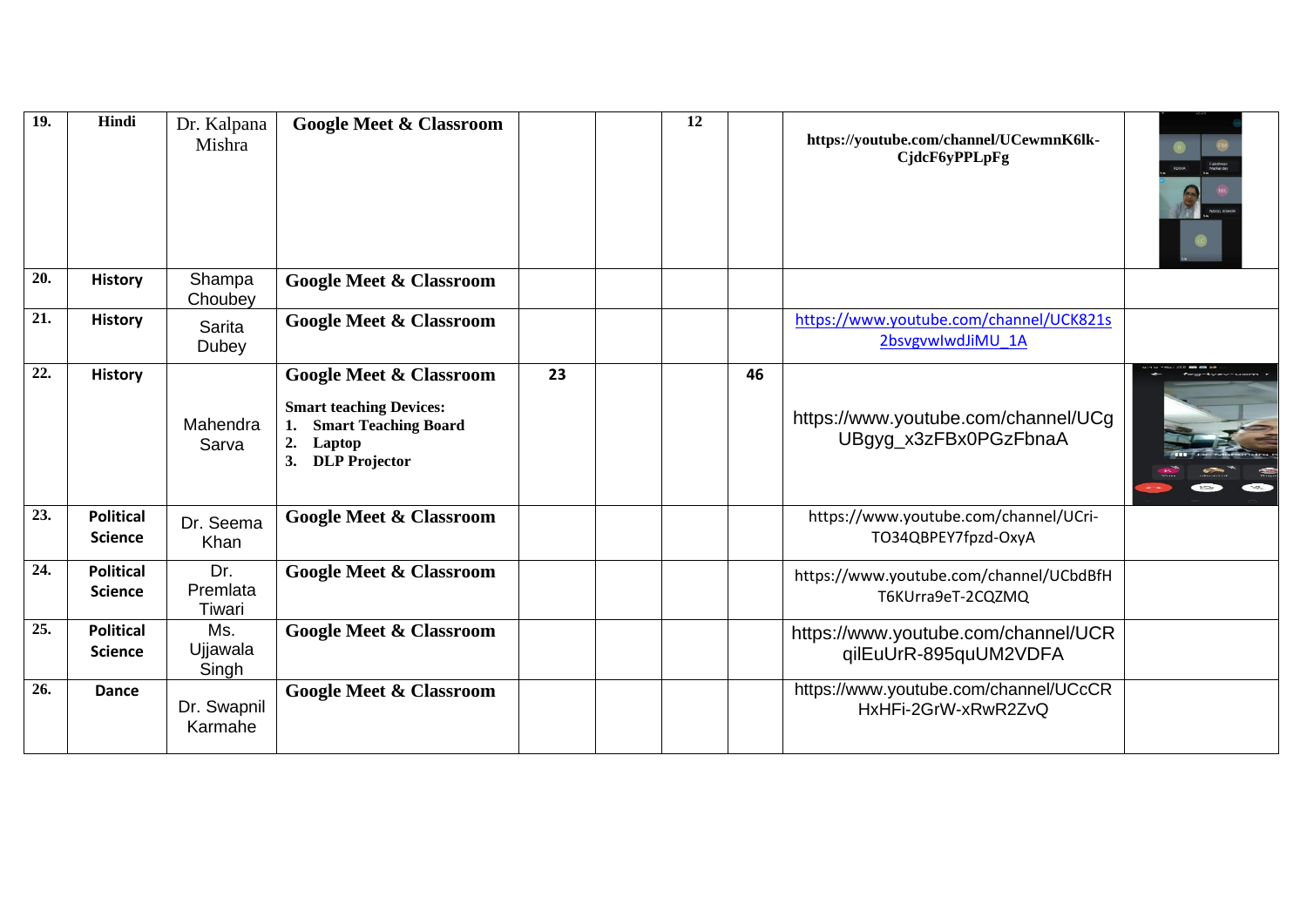| $\overline{27}$ . | Chemistry | Dr. Manisha<br>Mishra   | 1.Laptop<br>2. Smart teaching Board<br>3. Smart phone<br><b>4.DLP Projector</b>                     | 03 | $\blacksquare$    | 65 | 03 | https://youtube.com/channel/UCl7A0yKgaX<br>pcL2bBR_nJkgg      |          |
|-------------------|-----------|-------------------------|-----------------------------------------------------------------------------------------------------|----|-------------------|----|----|---------------------------------------------------------------|----------|
| 28.               | Chemistry | Dr. Alka<br>Tiwari      | 1.Laptop<br>2. Smart teaching Board<br>3. Smart phone<br><b>4.DLP Projector</b>                     | 03 | $\hbox{\small -}$ | 68 | 04 | https://youtube.com/channel/UCuhSvG8VA<br>eglfWJOV7pptiQ      |          |
| 29.               | Chemistry | Mrs.<br>Hemlata<br>Sahu | <b>1.Smart teaching Board</b><br>2.Laptop<br><b>3.Smart Phone</b><br>4. DLP Projector               | 07 | $\blacksquare$    | 40 | 06 | https://www.youtube.com/channel/UCatgXt<br>Um_BtgineJJfLJgRA/ |          |
| 30.               | Chemistry | Dr. Rama<br>Sarojinee   | <b>1.Smart teaching Board</b><br>2.Laptop<br><b>3. Smart Phone</b><br>4. DLP Projector<br>5. Tablet | 25 | $\blacksquare$    | 35 | 20 | https://www.youtube.com/channel/UCOfWI<br>80bJTl5o2nDDexreBw  | in filmi |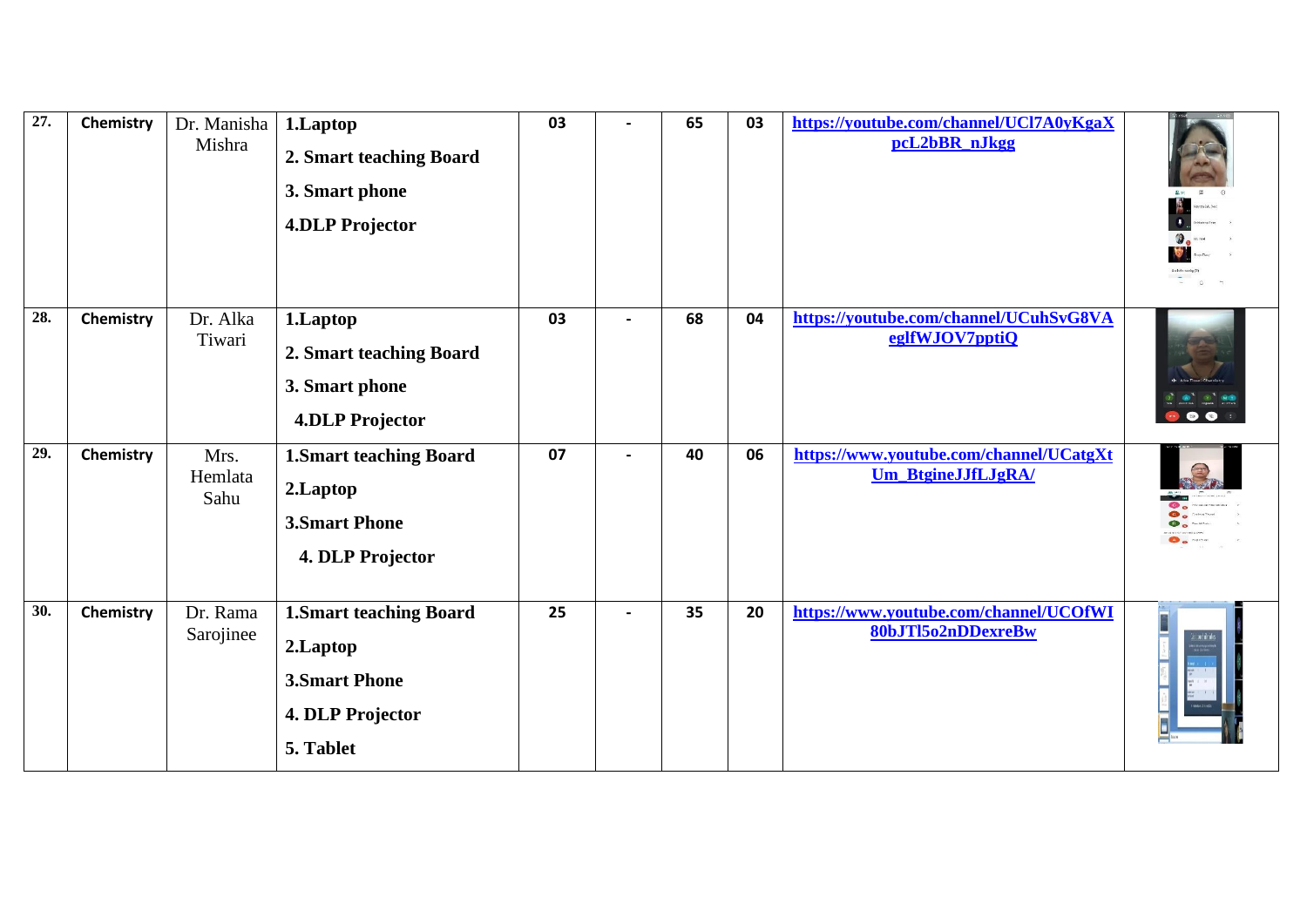| 31. | Chemistry              | Dr.                       | 1. Smart Teaching Board                                                                    | 06       | --               | 31 | 10 | https://www.youtube.com/channel/UCK-                            |                    |
|-----|------------------------|---------------------------|--------------------------------------------------------------------------------------------|----------|------------------|----|----|-----------------------------------------------------------------|--------------------|
|     |                        | Bhupendra                 | 2. Laptop                                                                                  |          |                  |    |    | tBtZ6JFzYMCm-<br>eYw0uaA?sub_confirmation=1                     | ö.                 |
|     |                        | Kumar Sen                 | 3. DLP Projector                                                                           |          |                  |    |    |                                                                 | stember. 1 0-0 소소스 |
|     |                        |                           | 4. Tablet                                                                                  |          |                  |    |    |                                                                 |                    |
| 32. | Home<br><b>Science</b> | Dr. Jyoti<br>Ravi Tiwari  | <b>Google Meet &amp; Classroom</b>                                                         |          |                  |    |    | https://youtu.be/xV-skiVGveg                                    |                    |
| 33. | Home<br><b>Science</b> | Dr. Rashmi<br>Minj        | <b>Google Meet &amp; Classroom</b>                                                         |          |                  |    |    | https://youtube.com/channel/UCV1kFXgI-<br>jOjHgUsn4ccKxw        |                    |
| 34. | Home<br><b>Science</b> | Dr. Nanda<br>Guruwara     | <b>Google Meet &amp; Classroom</b>                                                         |          |                  |    |    | https://www.youtube.com/channel/UCVToFc<br>UEhcljPw23sB2WPVQ    |                    |
| 35. | Home<br><b>Science</b> | Dr. Abhaya<br>R. Joglekar | <b>Smart teaching Devices:</b><br>1. Smart Teaching Board<br>2. Laptop<br>3. DLP Projector | 30       |                  | 20 | 75 | https://youtube.com/channel/UCbwSJ6cC5w6cQ<br><b>JpTaNX9-Fw</b> |                    |
| 36. | Home<br><b>Science</b> | Dr. Vasu<br>Verma         | <b>Google Meet &amp; Classroom</b>                                                         |          |                  |    |    | https://youtu.be/evUv1S0prZ0                                    |                    |
| 37. | Home                   | Dr. Shipra                | <b>MS-Word</b>                                                                             | https:// |                  |    |    | https://youtube.com/user/13shipra                               |                    |
|     | <b>Science</b>         | Banerjee                  | <b>MS-Excel</b>                                                                            | youtub   | Google Classr.   |    |    |                                                                 |                    |
|     |                        |                           | Power point                                                                                | e.com/   |                  |    |    |                                                                 |                    |
|     |                        |                           | <b>Google meet</b>                                                                         | user     | <b>SCI HISCS</b> |    |    |                                                                 |                    |
|     |                        |                           | Google class room                                                                          | 13ship   |                  |    |    |                                                                 |                    |
|     |                        |                           | <b>Drive</b>                                                                               | ra       |                  |    |    |                                                                 |                    |
|     |                        |                           | You tube                                                                                   |          |                  |    |    |                                                                 |                    |
|     |                        |                           | <b>Google forms</b>                                                                        |          |                  |    |    |                                                                 |                    |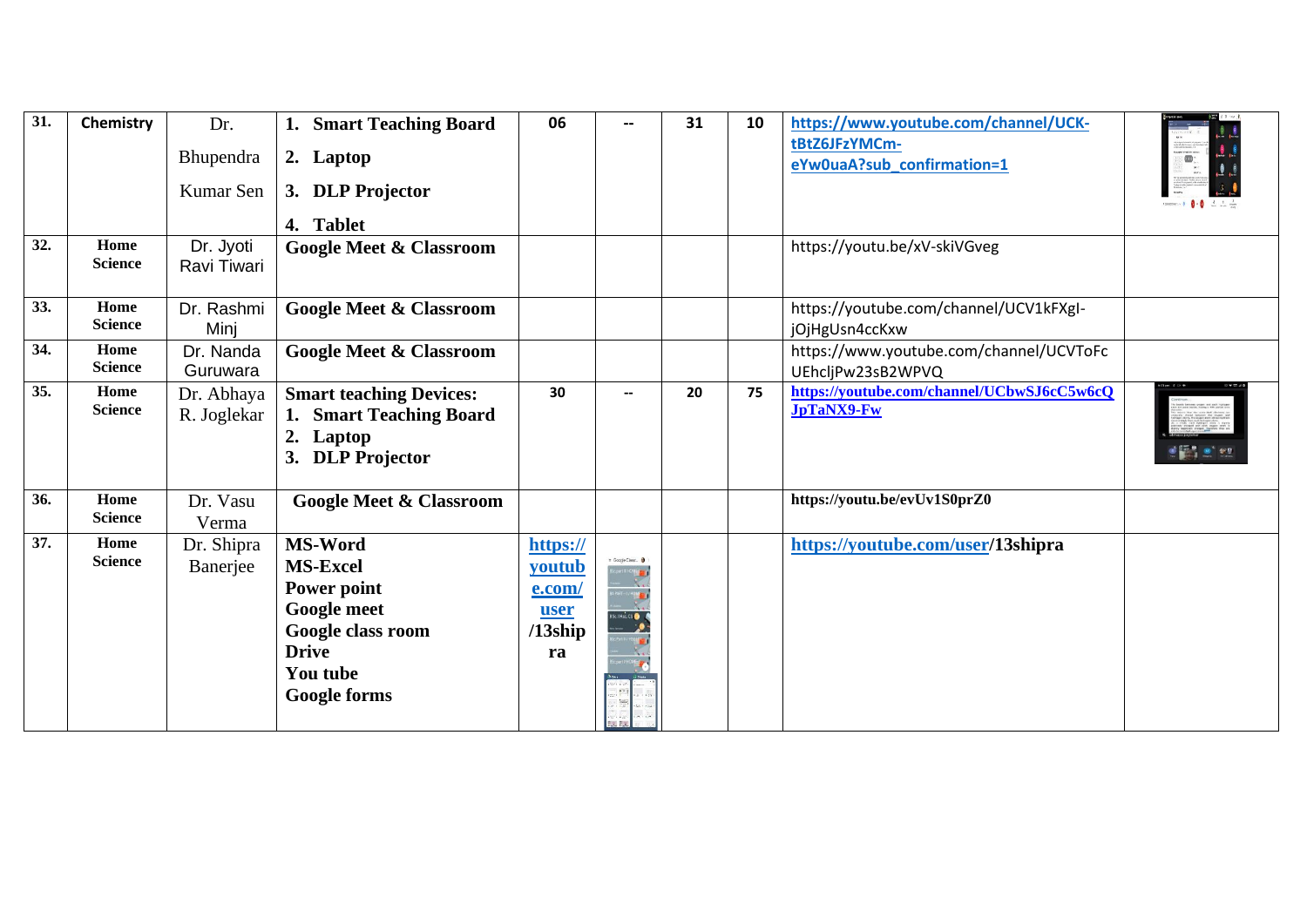| 38. | Home<br><b>Science</b> | Ms. Manju                 | <b>Google Meet &amp; Classroom</b>                                                              |  |                                                                         |  |
|-----|------------------------|---------------------------|-------------------------------------------------------------------------------------------------|--|-------------------------------------------------------------------------|--|
| 39. | Home                   | Shrivastava<br>Dr. Anubha | <b>Google Meet &amp; Classroom</b>                                                              |  | https://youtu.be/qynnvsaGvaU<br>https://www.youtube.com/channel/UC n2GY |  |
|     | <b>Science</b>         | Jha                       |                                                                                                 |  | Gg749-nVLiOm Up3Q                                                       |  |
| 40. | Home<br><b>Science</b> | Dr. Rekha                 | <b>Google Meet &amp; Classroom</b>                                                              |  | https://www.youtube.com/channel/UCrufll7K                               |  |
| 41. | Home                   | Diwan                     |                                                                                                 |  | wAu9v-B OCJaLHQ                                                         |  |
|     | <b>Science</b>         | Dr. Alka<br>Verma         | <b>Google Meet &amp; Classroom</b>                                                              |  | https://www.youtube.com/channel/UCgc2qm<br>vogrNy9AavCXx-EyA            |  |
| 42. | <b>Physics</b>         | Dr. M.L.                  | <b>Smart Class Room</b>                                                                         |  |                                                                         |  |
|     |                        | Verma                     | Laptop Writing Board With<br>Google Meet<br><b>DLP</b><br>Visualizer                            |  | https://www.youtube.com/channel/UClII5Dh<br><b>VYBctiXKVMK0ycwQ</b>     |  |
| 43. | <b>Physics</b>         | Dr. Ragini<br>Pandey      | <b>Smart Class Room</b><br>Laptop Writing Board With<br>Google Meet<br><b>DLP</b><br>Visualizer |  | https://youtube.com/channel/UCGuJ1oHm<br>sn7XMlOj0sro41g                |  |
| 44. | <b>Botany</b>          | Dr.<br>J.N.Verma          | <b>Google Meet &amp; Classroom</b>                                                              |  |                                                                         |  |
| 45. | <b>Botany</b>          | Dr. Prakash<br>Saluja     | <b>Google Meet &amp; Classroom</b>                                                              |  | https://www.youtube.com/channel/UCsxa2N<br>VA6CJp8E3hbiRtY2A            |  |
| 46. | <b>Botany</b>          | Dr. Vaibhav<br>Acharya    | <b>Google Meet &amp; Classroom</b>                                                              |  | https://www.youtube.com/channel/UCmTQP<br>R3 DU86NdstK2wdPsA            |  |
| 47. | <b>Botany</b>          | Dr. Aruna<br>Shrivastava  | <b>Google Meet &amp; Classroom</b>                                                              |  | https://www.youtube.com/channel/UCWucU<br>OlPr7K9MvTwhA6vifw            |  |
| 48. | <b>Botany</b>          | Dr. Deepa<br>Shrivastava  | <b>Google Meet &amp; Classroom</b>                                                              |  | https://www.youtube.com/channel/UCRybAB<br>dsWqyYw0bYkkzvSIg            |  |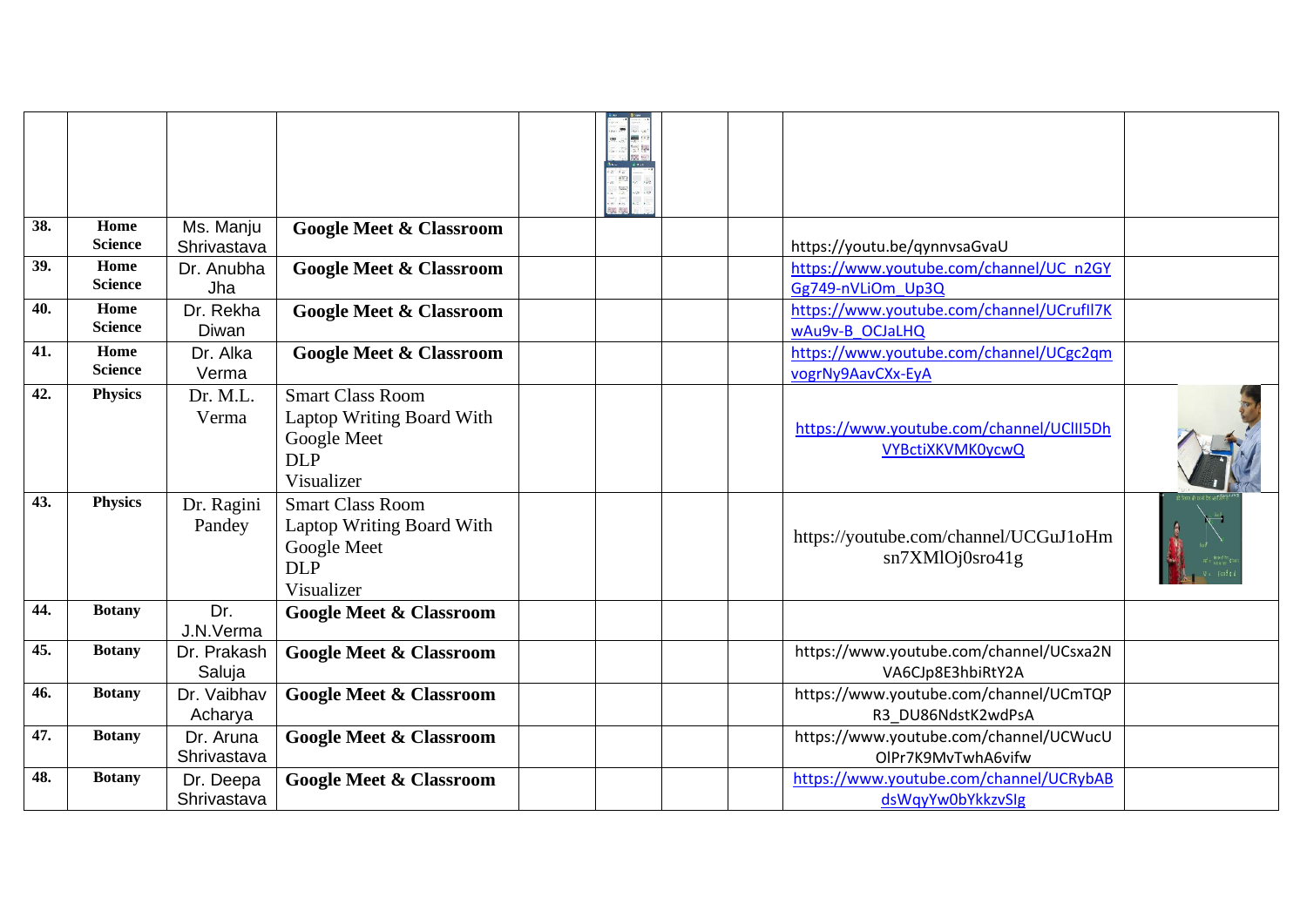| 49. | <b>Botany</b>                     | Dr.<br><b>B.M.Lall</b>     | <b>Google Meet &amp; Classroom</b>                                                                |              |                          |              |    | https://www.youtube.com/channel/UCyBt7T<br>U9XuH2qYcpw2mRkBQ        |  |
|-----|-----------------------------------|----------------------------|---------------------------------------------------------------------------------------------------|--------------|--------------------------|--------------|----|---------------------------------------------------------------------|--|
| 50. | <b>Botany</b>                     | Dr. Neetu<br>Harmukh       | <b>Google Meet &amp; Classroom</b>                                                                |              |                          |              |    | https://www.youtube.com/channel/UCWDfET<br>sGlKbyQeDc8rrwosQ        |  |
| 51. | Biotechnol<br>ogy                 | Mrs. Vinita<br>Sahu        | <b>Google Meet &amp; Classroom</b>                                                                |              |                          |              |    | https://www.youtube.com/channel/UCdjL8m<br>myPrwXCZxJMuqlB6w        |  |
| 52. | <b>Mathematic</b><br>$\mathbf{s}$ | Dr. Madhu<br>Shrivastava   | <b>Laptop/Desktop with</b><br>Webcam<br><b>DLP</b><br><b>Visualizer</b><br><b>Smart Phone</b>     | $\mathbf{3}$ |                          | $\mathbf{3}$ |    | https://youtube.com/channel/UCeOYtaefgR92<br>s6 vKiCfgOw            |  |
| 53. | <b>Mathematic</b><br>S            | Smt.<br>Rashmi<br>Sengupta | <b>Desktop with Webcam</b><br><b>DLP</b><br><b>Visualizer</b><br><b>Smart Phone</b>               |              |                          |              |    | https://www.youtube.com/channel/UCW XJ2<br>1kSoVqw30vgK-cVWg        |  |
| 54. | <b>Mathematic</b><br><b>S</b>     | Smt. Kiran<br>Dewangan     | <b>Laptop/Desktop with</b><br>Webcam<br><b>DLP</b><br><b>Visualizer</b><br><b>Smart Phone</b>     |              |                          |              |    | https://youtube.com/channel/UCznwdUbE_cy<br>ez4KihD3bhsg            |  |
| 55. | Zoology                           | Dr. Ajit<br>Hundet         | <b>Google Meet &amp; Classroom</b>                                                                |              |                          | 205          |    |                                                                     |  |
| 56. | Zoology                           | Dr. Maya<br>Shedpure       | <b>Google Meet &amp; Classroom</b>                                                                |              |                          |              |    |                                                                     |  |
| 57. | Zoology                           | Dr. K.K.<br>Harris         | <b>Google Meet &amp; Classroom</b>                                                                |              |                          |              |    | https://www.youtube.com/channel/UCbN2clF<br>11SuLQpP3sknOUcQ        |  |
| 58. | Zoology                           | Dr. Richa<br>Tikariha      | <b>Smart teaching Devices:</b><br><b>Smart Teaching Board</b><br>1.<br>Laptop<br>3. DLP Projector | 06           | $\overline{\phantom{a}}$ | 32           | 20 | https://www.youtube.com/channel/UCcyFXf2W<br><b>Bgbn1eXthH9xiOA</b> |  |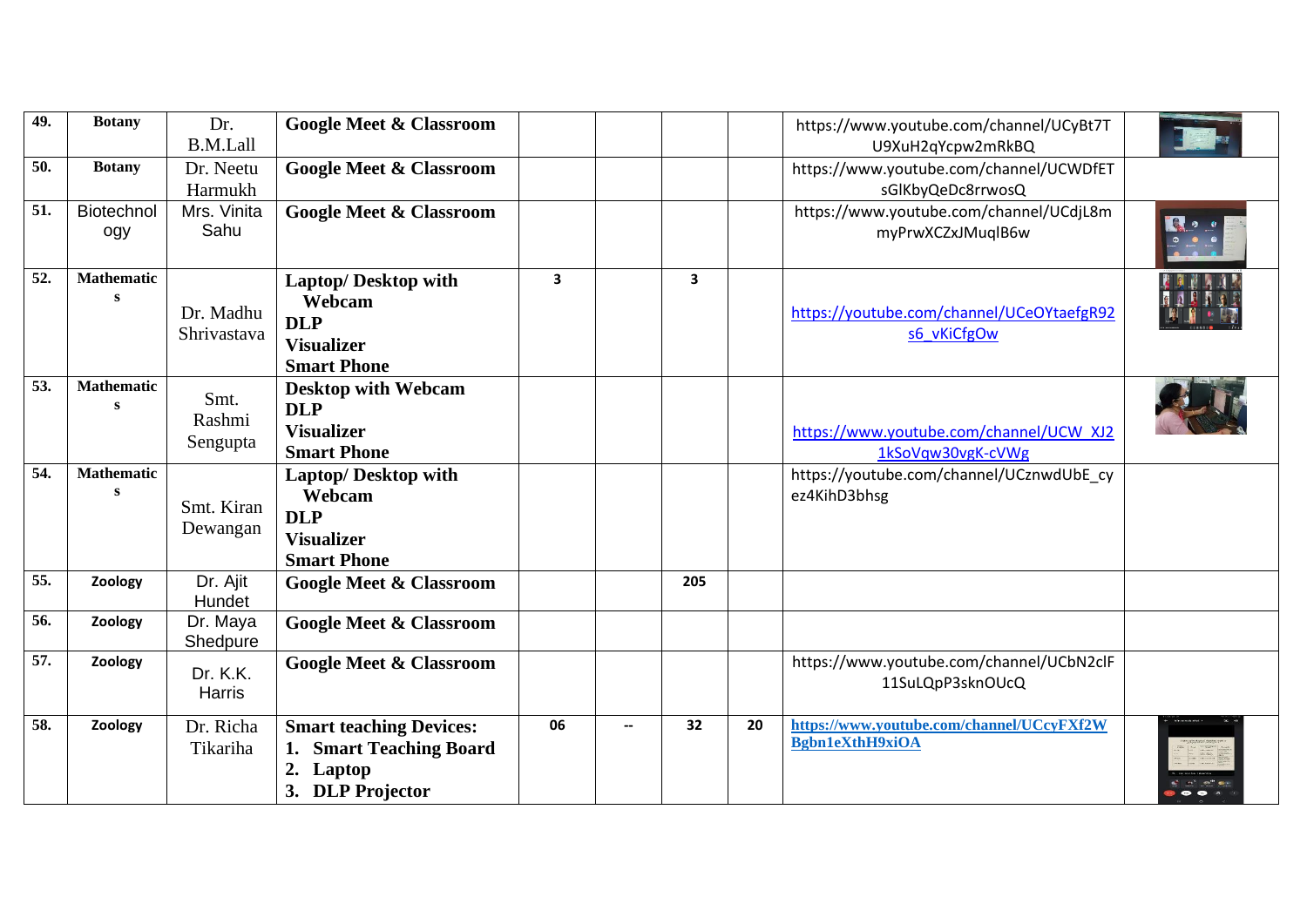|     |          |           | <b>Tablet</b>                      |                                           |
|-----|----------|-----------|------------------------------------|-------------------------------------------|
| 59. | Zoology  | Mrs. Uma  | <b>Google Meet &amp; Classroom</b> | https://www.youtube.com/watch?v=z7IIZ02y  |
|     |          | Gupta     |                                    | 1Lc                                       |
| 60. | Zoology  | Dr. Priya | <b>Google Meet &amp; Classroom</b> | https://www.youtube.com/channel/UC8mNX    |
|     |          | Dewangan  |                                    | 5NDM1CIYbOY6URh4AQ                        |
| 61. | Commerce | Dr.       | <b>Google Meet &amp; Classroom</b> |                                           |
|     |          | Gyanendra |                                    | https://www.youtube.com/channel/UCDCT6p   |
|     |          | Shukla    |                                    | hypAj21sn1UHoJM2g                         |
| 62. | Commerce | Dr. Ritu  | <b>Google Meet &amp; Classroom</b> | https://www.youtube.com/channel/UCTylzFJ1 |
|     |          | Marwah    |                                    | wu-nobAoGely2QA                           |